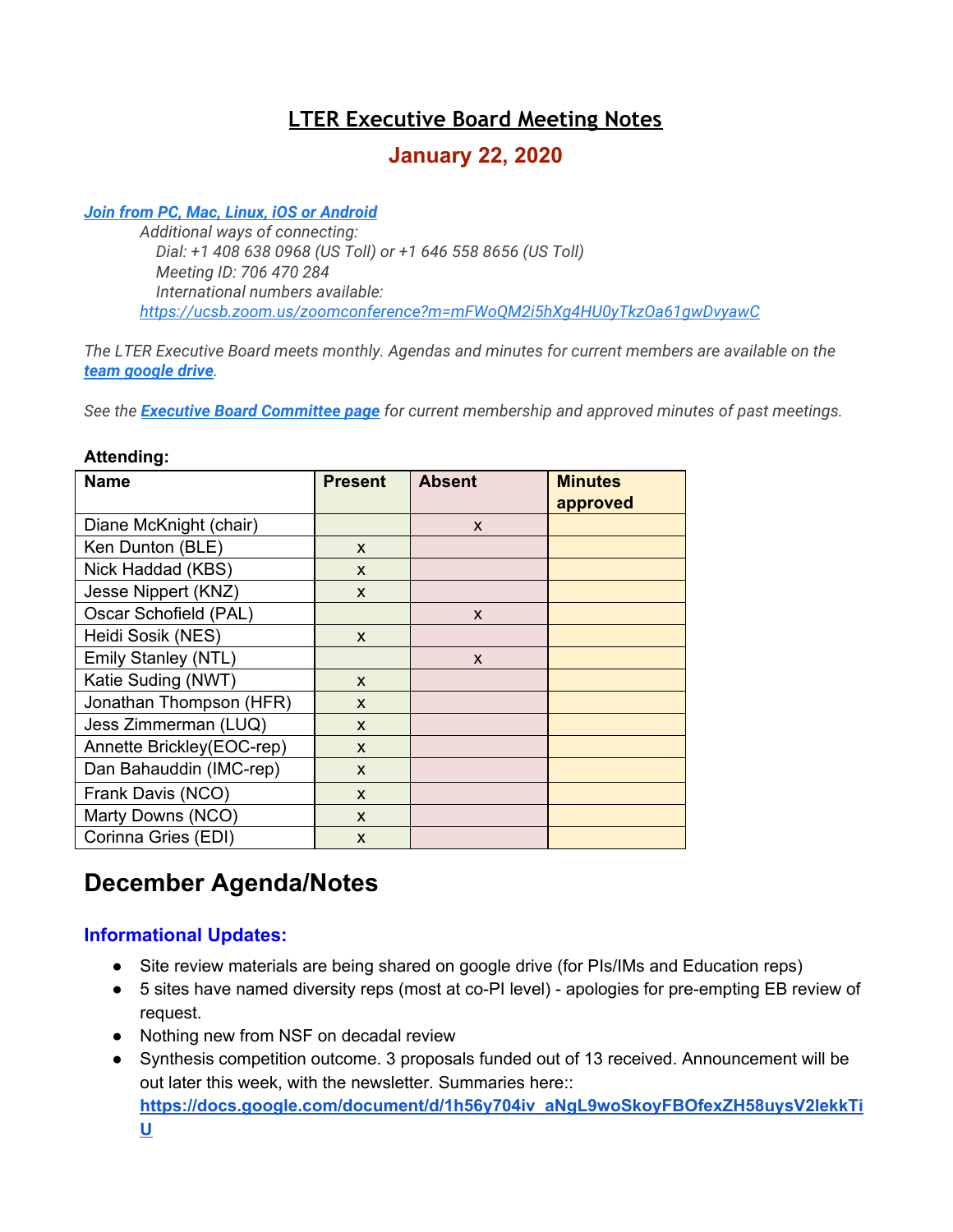○ **Ecological Metagenome-derived Reference Genomes and Traits (EMERGENT)**

PI's: Jeff Blanchard (UMass Amherst/HFR), Janet Jansson (PNNL), Jorge Rodrigues (UC Davis), Lee Stanish (NEON), Margaret O'Brien (UCSB/EDI/SBC), Jason McDermott (PNNL)

- **A global synthesis of multi-year drought effects on terrestrial ecosystems** PIs: Kate Wilkins (CSU), Osvaldo Sala (ASU/JRN), Peter Wilfahrt (University of Bayreuth), Laureano Gherardi (ASU/JRN), Melinda Smith (CSU/KNZ)
- **From poles to tropics: A multi-biome synthesis investigating the controls on river Si exports**

PIs: Joanna Carey (Babson College) and KathiJo Jankowski (USGS)

## **DISCUSSION TOPICS**

#### 1) **Merging EDI/LTER data portals (5 min)**

By now you should have had a chance to discuss with your site IM's Corinna's proposal that EDI eliminate the LTER-only data portal. Can we either confirm that we are OK with this approach or make specific, actionable requests for adjustments?

There were initially some minor concerns that have been addressed. The Executive Board agrees that the benefits outweigh any concerns. EDI should move ahead.

### 2) **NEON MoU? (20 min)**

The major discussion topic will be: what would we want /how would we benefit from a NEON MOU (or not)? Diane has recused herself from this discussion; Battelle has named a new chief scientist for NEON (Paula Mabee), who won't start until Feb, I think -- but it's still worth having the conversation. To inform the conversation, I've attached a DRAFT MoU provided by Hank Loescher (head of strategic partnerships for NEON). **Please do not distribute further and note that it is only a draft -- a starting point for conversation.** I've also included below links to a few key NSF documents that may inform the discussion.

NEON Dear Colleague Letter: <https://www.nsf.gov/pubs/2019/nsf19080/nsf19080.jsp> NEON Operations Solicitation: <https://www.nsf.gov/pubs/2020/nsf20530/nsf20530.pdf>

#### **Discussion:**

- The two networks have different structures. LTER is structured around sites; NEON is structured around datastreams. We should identify ways to bridge those differences. Possibly identify site liaisons? That's a good conversation to have with the Scientific and Technical Advisory Committee (STEAC).
- It seems to some that the science is going to bypass the networks. Biological infrastructure proposals are being submitted that involve pieces from both networks without engaging the network offices/structures. MoU probably won't much factor into how the science actually works.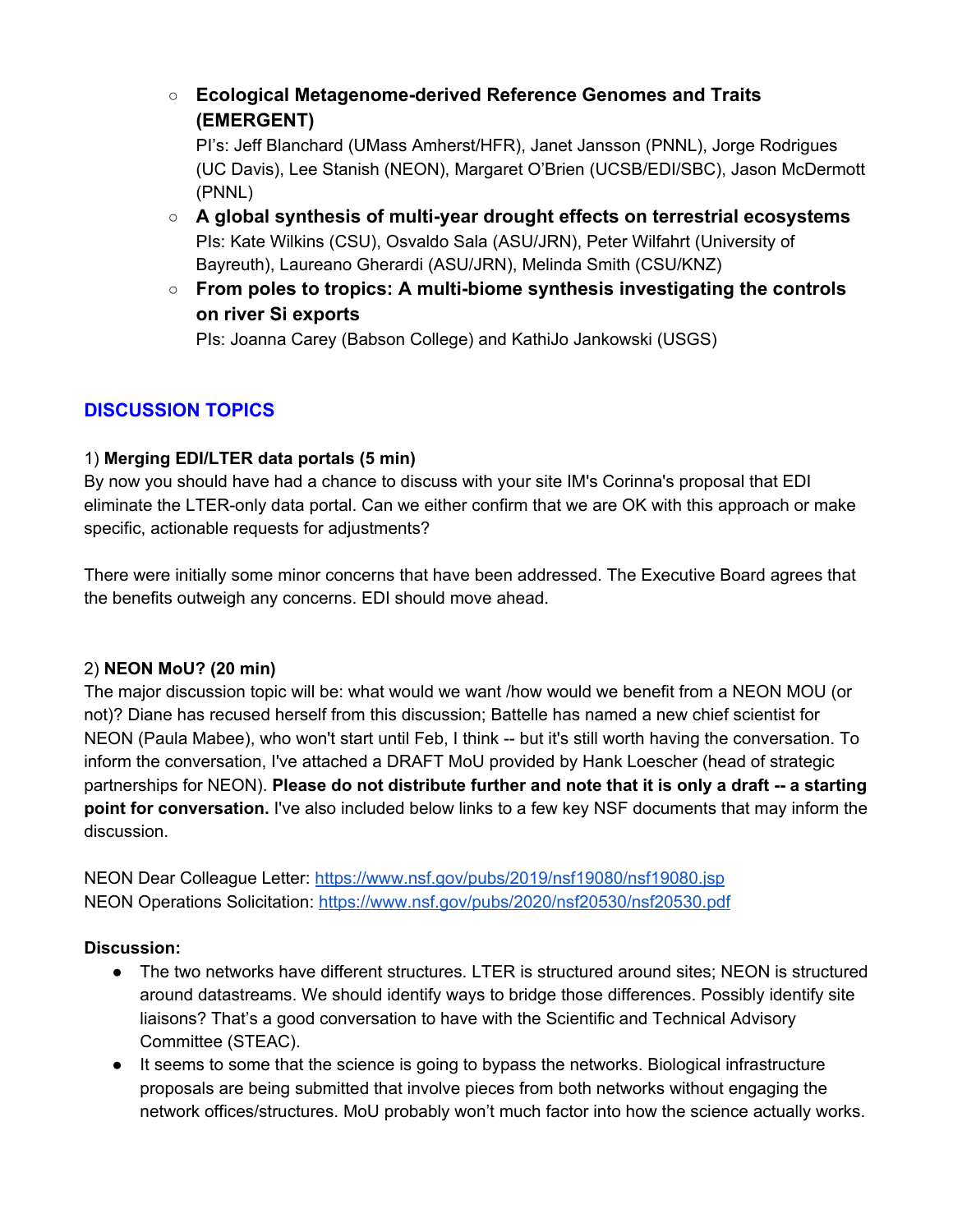- What the MoU does is recognize that the networks are happening and that we want to be engaged.
- Frank Davis is on the STEAC, but Jonathan Thompson was identified as the LTER-NEON liaison. NEON isn't interested in having two LTER representatives on the STEAC. Frank, Michael Dietze (NEON Steac co-chair), Jonathan and Diane McKnight will work out a solution.
- On the issue of harmonized data products, EDI is already working with NEON on some harmonized data products, without an MoU. Success has been dependent on individual scientists' interests, so it's not clear whether there will be as much cooperation on future harmonization efforts. It's not clear whether an MoU would help.
- Does the committee want more specific tasks or procedures to pin down the relationship with NEON?
- Might this be a model for other similar kinds of relationships we may want to enter into? For example, there is a new Marine Biodiversity Observation Network (MBON) that has been established overlapping with the Northeast Shelf site. They have overlapping scientific and data goals. Should we look for common language that will work across multiple MoUs?
- What difference does the MoU make to Battelle? We can understand how it might benefit Batelle, but how does it benefit LTER?
- Draft MoU doesn't spell out the responsibilities and credit assigned to each party. Maybe we don't want to be that specific.
- With respect to aligning data practices, the message from NEON has been consistent. NEON does what NEON does. So any harmonization needs to accommodate their existing practices.
- Next steps: Frank Davis will talk to Hank Loescher and try to connect with Paula Mabee for answers to these key questions:
	- 1. What can NEON do with an MoU that they can't do without?
	- 2. Do they foresee particular benefits to LTER -- we can access the data streams and the assignable assets without an MoU and an MoU involves some time and effort -- what makes it worth going through the process?
	- 3. Can we identify a process (possibly site science liaisons?) to bridge LTER's site-based structure with NEON's datastream-based structure?
	- 4. Do we want to be more specific about other kinds of processes for encouraging interaction?
	- 5. Really EDI is the organization for data harmonization. Either they should be part of this MoU or NEON should have a separate one with them.

# 3) **Science Council 2020 (20 min)**

The 2020 Science Council Meeting is set for May 5-7 in Tempe AZ (thanks CAP). But we haven't yet decided whether we want or need an all-day or a half-day EB meeting beforehand. Practice on this has varied over the past few years -- from all day (which can get duplicative with the formal science council meeting) to half-day, to none at all (with any necessary EB decisions handled at the April online meeting). We also don't have a subcommittee, theme, or format set for the 2020 meeting.

LNO will handle logistics with CAP, but the theme and science content are really EB decisions.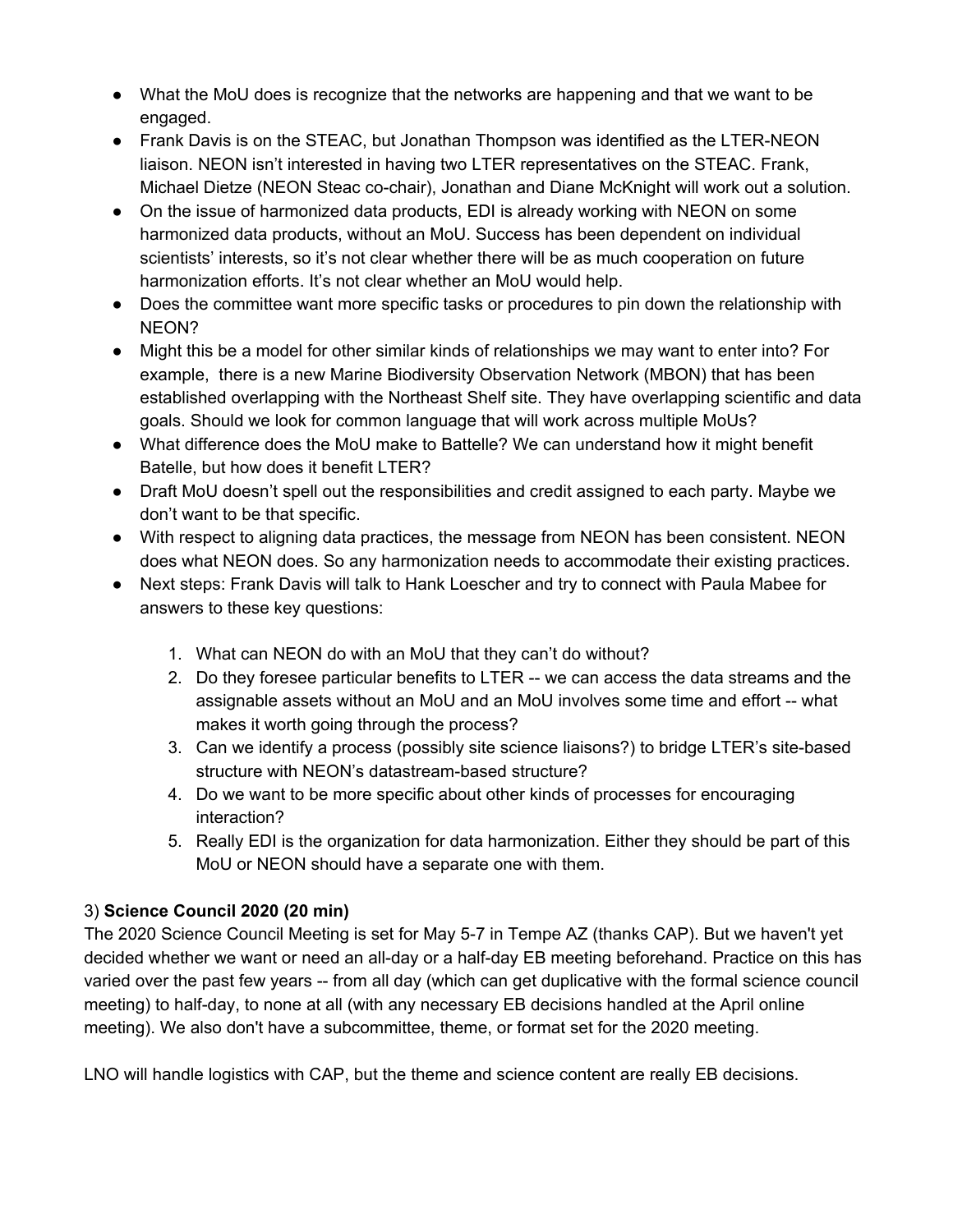Between site updates, field trips, and business meetings, we generally have about 6 hours of time for breakouts and large group discussion. LPIs need to begin identifying which #2 PIs they want to invite - and that will depend to some degree on the meeting theme.

I've begun brainstorming some potential topics, but need feedback from the committee on their relevance and appeal as well as any additional ideas:

- Potential (and favored approaches/direction) for NEON (and possibly CZ) collaboration
- Evolution (science theme) probably not alone -- more likely as one of a handful of science themes with broad appeal. What would be the others?
- Diversity, Equity, and Inclusion (operational theme)
- What can marine and terrestrial sites learn from each other?
- What kinds of big science questions are informed by marine and coastal and terrestrial perspectives.

### **Discussion:**

- Can we get the review team there? If so, how would we structure the meeting for maximum impact.
- We could use the whole meeting to address some key management issues, such as diversity and inclusion -- especially with the new committee forming up. We could ask the PIs to invite the new site reps.
- Other operational topics: How are sites integrating schoolyard LTER programs beyond our own sites?
- The 40 year report was pretty retrospective; maybe we could develop a process for making thos meeting more prospective. Each site could submit ideas for where there site is going and look for synergy before the meeting.
- We've heard several times now about the importance of integrating an evolutionary perspective. Would enough sites have something to contribute to an evolutionary theme?
- When we do our synthesis across sites -- we are constrained by decisions we made 30 years ago -- maybe this would be the time to start coordinating measurements across the sites. How they do it, how they might do it.

### **Next steps:**

Marty will email site PIs with request for a forward-looking talk and identify a #2 aligned with that work.

# **To Do's:**

Frank will talk to Hank and try to connect with Paula Mabee Key questions:

- 6. What can NEON do with an MoU that they can't do without? (ie. why do they want one)
- 7. Is there some benefit to LTER -- we can access the data streams and the assignable assets without an MoU -- what makes it worth going through the process?
- 8. Can we identify a process (site science liaisons?) to bridge LTER's site-based structure with NEON's datastream-based structure?
- 9. Do we want to be more specific about other kinds of processes for encouraging interaction?